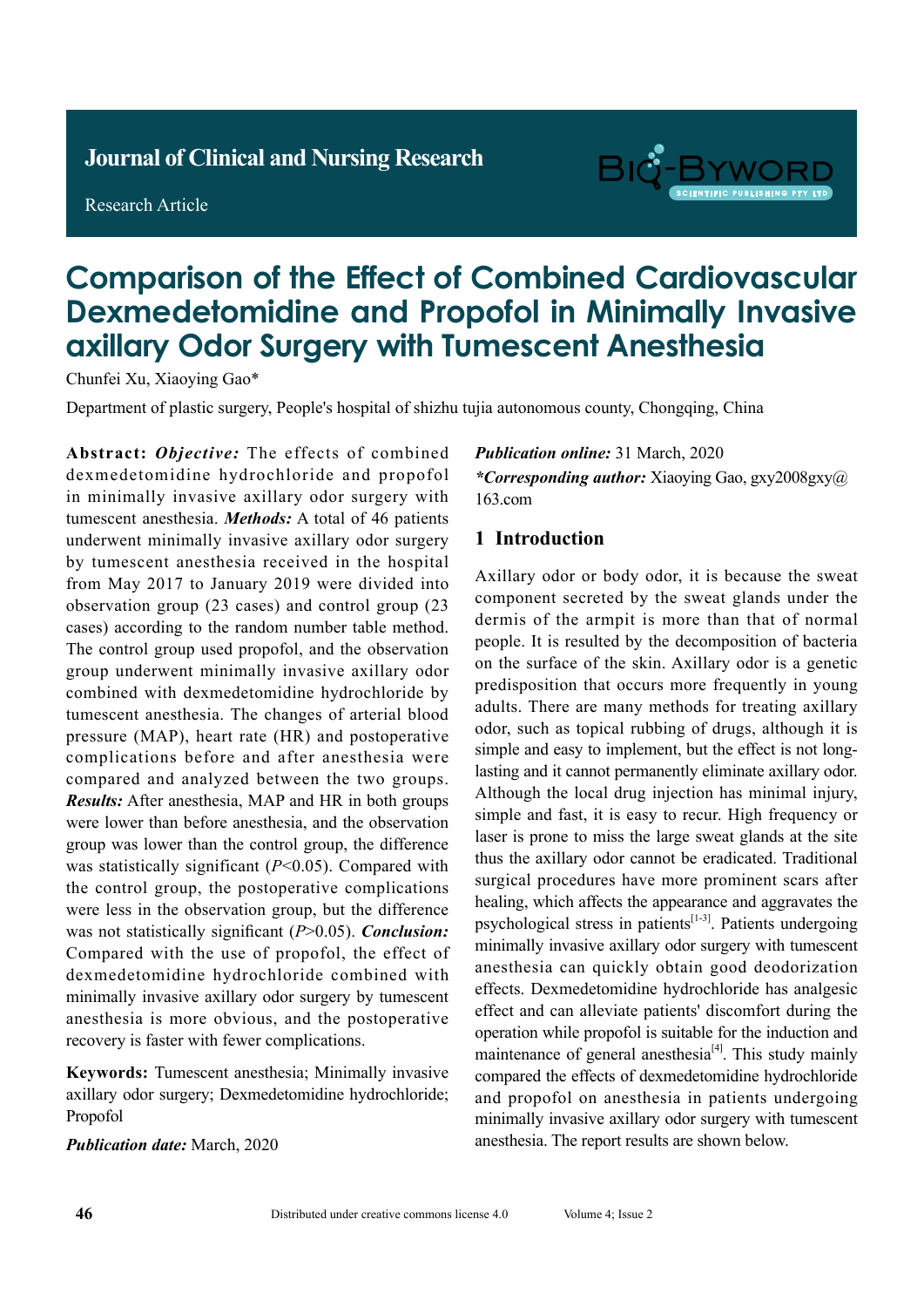# **2 Materials and methods**

#### **2.1 General information**

Forty-six patients with minimally invasive axillary odor by tumescent anesthesia received in the hospital from May 2017 to January 2019 were divided into two groups according to the random number table method, with 23 patients in each group. There were 6 males and 17 females in the observation group; aged 25 – 50 years, mean age  $(37.51 \pm 2.32)$  years; weight  $45 - 67$  kg, mean weight  $(56.49 \pm 3.47)$  kg. The control group included 9 males and 14 females, aged  $26 - 51$  years, with an average age of  $(38.52 \pm 2.40)$ years; body weight was  $44 - 66$  kg, and the average weight was  $(55.52 \pm 3.49)$  kg. The exclusion criteria including complicated hypertension, heart failure, coagulopathy, bronchial asthma, peptic ulcer and other serious diseases. Those who have recently received opioid therapy, have mental disorders and are allergic to non-steroidal anti-inflammatory drugs are refused to participate in this study. There was no difference in the information of the two groups (*P*>0.05), which can be compared. This study was approved by the Medical Ethics Committee.

# **2.2 Method**

The control group received propofol (manufactured: Jiangxi Enhua Pharmaceutical Co., Ltd., National Pharmaceutical Standard H20123138, specification: 20 ml: 0.2 g) for continuous intravenous pumping, and the speed was controlled to 3 mg per kg per hour. Meanwhile, the observation group underwent minimally invasive axillary odor with tumescent anesthesia combined with dexmedetomidine hydrochloride. The specific measures are as follows: Take the patient in a supine position, outstretch his both arms, shave the armpit hair clean, establish a venous channel, and inject 0.3 μg/kg dexmedetomidine hydrochloride (manufactured: Yangzijiang Pharmaceutical Group Co., Ltd., National Pharmaceutical Standard H20183220, specifications: 1 ml: 0.1 mg) for continuous intravenous pumping and the speed was controlled to 0.3 μg per kg per hour. The surgical area was marked 0.5 cm along the axillary hair edge with nail polish, and the marking line was fixed with 3% iodine. The marked position was routinely disinfected and clothed with iodophor. The tumescent anesthesia solution was made from 30 ml of 2% lidocaine, 0.5 ml of 1% epinephrine, 500 ml of normal saline and 5 ml of NaHCO3 was given to the patient's surgical marker line and the dose was 150 ml. Make a 0.3 - 0.5 cm horizontal incision on the inside of the patient's upper arm with a No. 11 labelled blade at the tip of the marked area, and then insert a No. 4 liposuction needle into the marked area from the incision, and adjust the negative pressure to 0.08 - 0.1 kPa before suctioning. In order to avoid or prevent damage to deep nerves or blood vessels, the needle holes for liposuction should be directed at the skin. When the skin in the marked area becomes thin, the liposuction needle should be pressed and still sucked. Rinse the residue left by the syringe on the swollen fluid injected into the cavity to ensure that the cavity is clean, and then use gauze to squeeze out the remaining cavity. Finally, the incision was sutured with a 7/0 silk thread, gauze was stuffed under the armpit, and a self-adhesive elastic bandage was bandaged by applying pressure to fix it. Take antibiotics for 1 week (no dressing change required) and remove the thread after 1 week. Followed up for 6 months.

# **2.3 Observation indicators**

(1)Welch AIIyn, inc vital sign monitor (USA, model: 530TP) was used to measure changes in arterial pressure (MAP and heart rate (HR). (2)Complications: A comparative analysis of postoperative complications in two groups, including scar hyperplasia, wound infection and subcutaneous hematoma.

#### **2.4 Statistical methods**

SPSS 18.0 software was used for data processing to represent measurement data. Independent sample t-test was used between groups while paired sample t-test was used in the group. Count data was expressed as percentages and  $\chi^2$  test was used. *P*<0.05 was considered statistically significant.

# **3 Results**

#### **3.1 Anesthetic effect**

There was no significant difference in anesthetic effect between the two groups (*P*>0.05). After anesthesia, MAP and HR in the two groups were lower than before, and the observation group was lower than the control group. The difference was statistically significant (*P*<0.05). As shown in Table 1.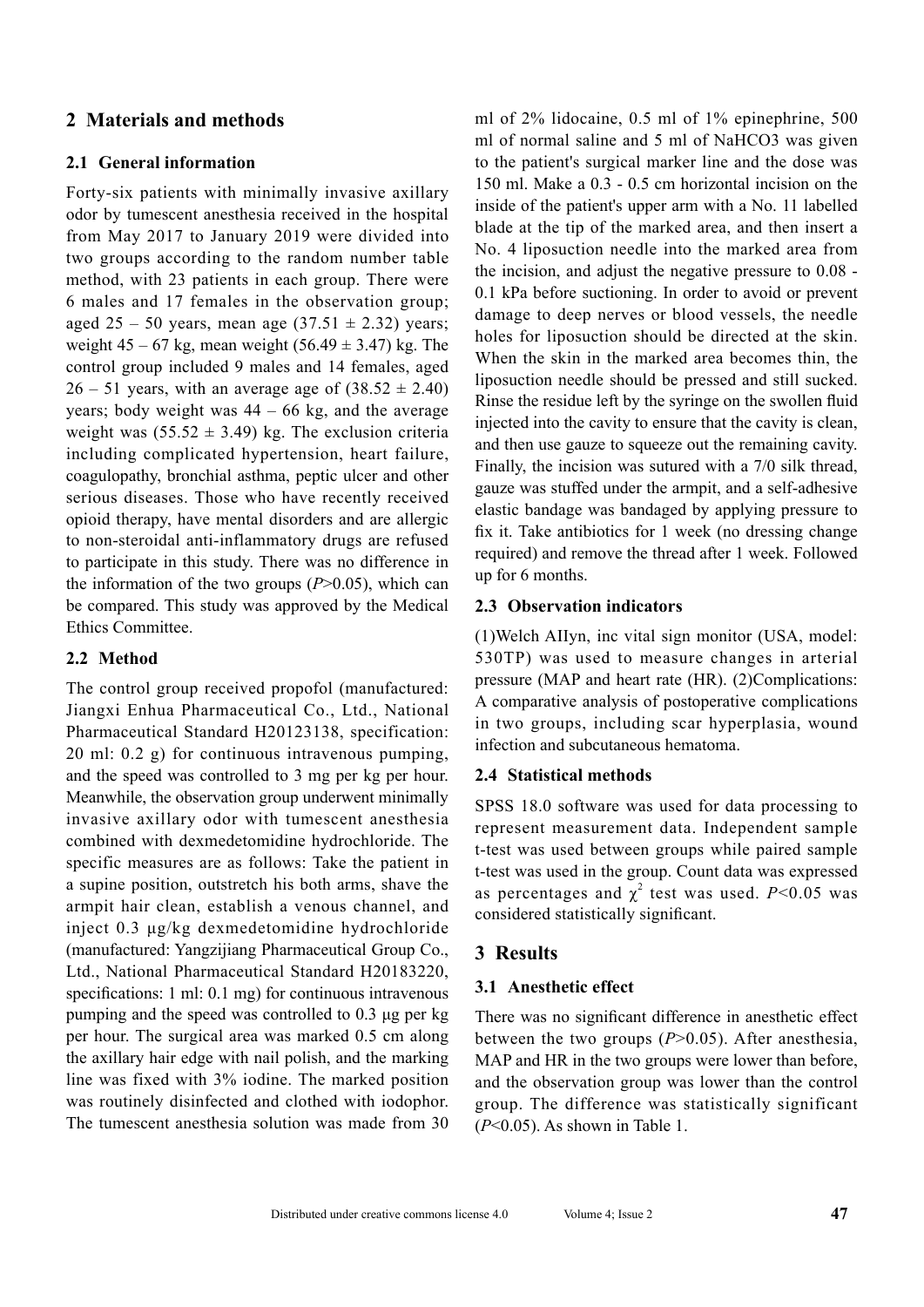| <b>Table 1.</b> Comparison of anesthetic effects between two groups ( $\bar{x} \pm s$ ) |  |  |
|-----------------------------------------------------------------------------------------|--|--|
|-----------------------------------------------------------------------------------------|--|--|

| <b>Time</b>       | Group                      | MAP(mmHg)         | HR (times/min)    |
|-------------------|----------------------------|-------------------|-------------------|
|                   | Control group $(n=23)$     | $96.12 \pm 8.23$  | $87.34 \pm 9.16$  |
| Before anesthesia | Observation group $(n=23)$ | $97.26 \pm 8.25$  | $87.40 \pm 9.18$  |
|                   |                            | 0.469             | 0.022             |
|                   | D                          | 0.641             | 0.982             |
|                   | Control group $(n=23)$     | $86.51 \pm 8.17*$ | $68.33 \pm 8.21*$ |
|                   | Observation group $(n=23)$ | $81.25 \pm 8.13*$ | $63.20 \pm 8.07*$ |
| After anesthesia  |                            | 2.189             | 2.137             |
|                   | P                          | 0.034             | 0.038             |

Note: Compared with this group before anesthesia:  $P<0.05$ 

#### **3.2 Complications**

The total incidence of postoperative complications in

the observation group was lower than that in the control group, but the difference was not statistically significant (*P*>0.05). See Table 2.

**Table 2.** Comparison of the incidence of postoperative complications between the two groups n (%)

| Group                      | Scar hyperplasia | <b>Wound infection</b> | Subcutaneous hematoma | <b>Total incidence</b> |
|----------------------------|------------------|------------------------|-----------------------|------------------------|
| Control group $(n=23)$     | 2(8.70)          | 3(13.04)               | 1(4.35)               | 6(26.09)               |
| Observation group $(n=23)$ |                  | 1(4.35)                |                       | 1(4.35)                |
| ∼                          |                  |                        |                       | 2.696                  |
|                            |                  |                        |                       | 0.040                  |

# **4 Discussion**

Axillary odor is a kind of sweaty glandular odor, which mainly occurs in areas such as the axillary, umbilical, and areola. Among them, the armpits are the most typical, with a pungent smell. The incidence of stinky sweat signs varies according to individuals and races. There are no significant differences in climate and season. It is more common in women and are closely related to heredity, so they will still be passed on to the next generation after surgery<sup>[5]</sup>.

Propofol is a widely used intravenous anesthetic in clinical anesthesia, which has the characteristics of powerful, fast onset, and wake-up fast. After intravenous injection of propofol for 15s, the patient will fall asleep, and within 15 minutes of stopping propofol, the patient will wake up. Although propofol is a powerful intravenous anesthetic with rapid onset and rapid metabolism, rapid bolus injection of propofol during operation is prone to apnea and lower blood pressure. Thus, it would lead to complications such as scar hyperplasia, wound infection, and subcutaneous hematoma after surgery<sup>[6]</sup>. Therefore, the clinical application of propofol requires the participation of rigorously trained and qualified anaesthesiologists to ensure patient safety. The mechanism of tumescent anaesthesia is that after injecting a certain amount of lidocaine and epinephrine anaesthesia solution

under the skin, edema can be formed between various structures of the subcutaneous tissue, result in excessive pressure and compression of tiny blood vessels to cause occlusion which can reduce the amount of bleeding and drug absorption. When small nerve fibres are compressed, it will produce a better aesthetic effect. However, it should be noted that the tumescent anaesthesia of the axillary arm should be injected at a low concentration for mastering the plane and peeling. Moreover, the peeling plane should be located between the subcutaneous fat and the dermal basal layer. Too deep is not only difficult to cut off sebaceous gland ducts, but also easy to recur. Lastly, the fat under the skin flap should be thoroughly stripped. Dexmedetomidine hydrochloride injection is an  $\alpha$ 2adrenergic receptor agonist developed by Abott (USA company) and Orion Pharma (Finland company), which has a stronger selectivity for central  $\alpha$ 2-adrenergic receptor activation. The dosage is small and the half-life is short $[7]$ . Dexmedetomidine hydrochloride injection is an α2-adrenergic receptor agonist developed by Abott (USA) and Orion Pharma (Finland), which has a stronger selectivity for central α2-adrenergic receptor activation with a small dosage and short half-life<sup>[7]</sup>. In addition, the sedative drug also has anti-anxiety and anti-sympathetic suppression during the perioperative stress response which can reduce the amount of aesthetic drugs, and is conducive to maintaining stable